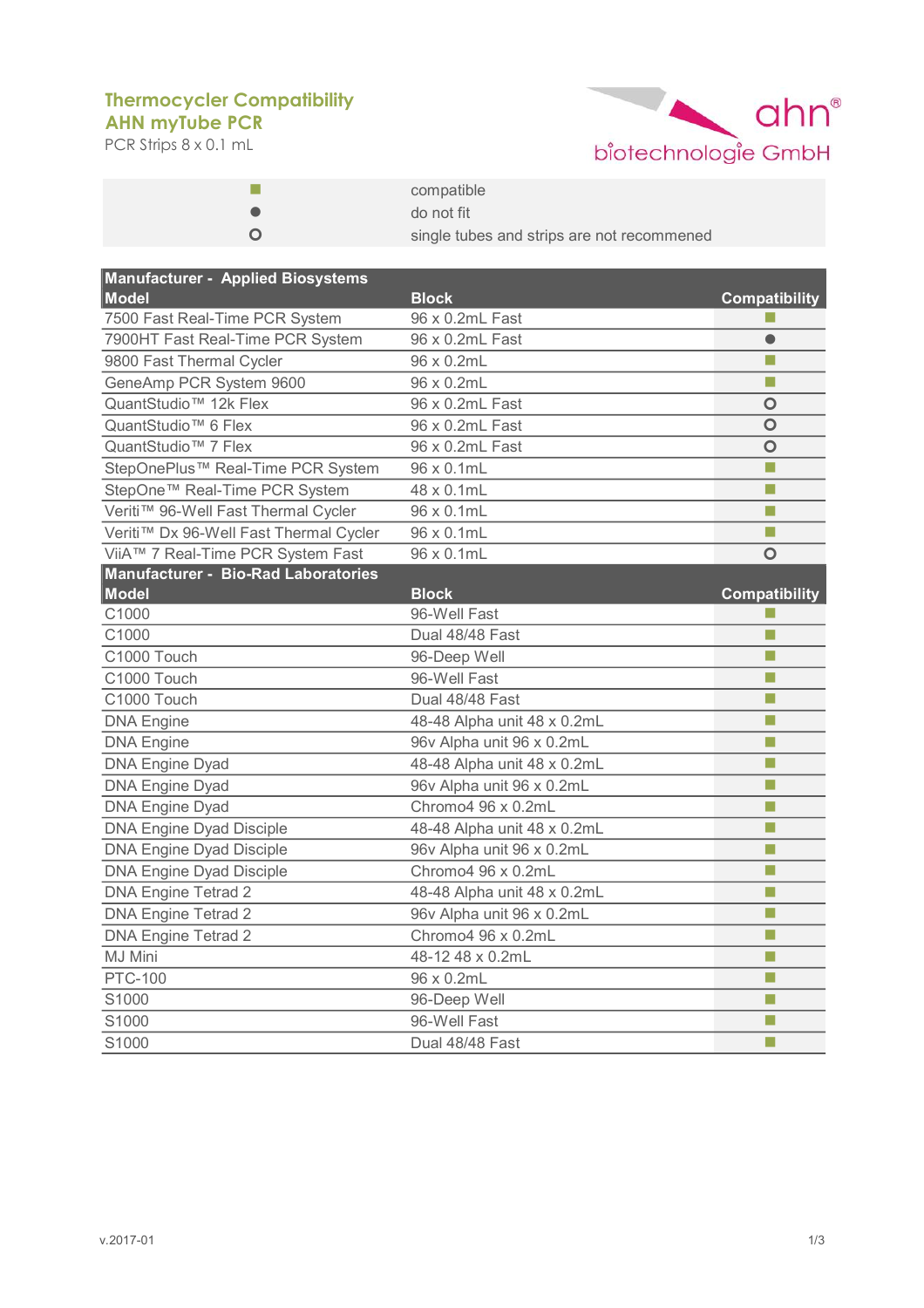## **AHN myTube PCR Thermocycler Compatibility**

PCR Strips 8 x 0.1 mL



| compatible                                 |
|--------------------------------------------|
| do not fit                                 |
| single tubes and strips are not recommened |

| Manufacturer - Eppendorf         |                                |                            |
|----------------------------------|--------------------------------|----------------------------|
| <b>Model</b>                     | <b>Block</b><br>96 x 0.2mL     | <b>Compatibility</b><br>H. |
| Mastercycler                     |                                | П                          |
| Mastercycler                     | 96-77 96 x 0.2mL               | П                          |
| Mastercycler ep gradient         | 96 x 0.2mL                     |                            |
| Mastercycler ep gradient Silver  | 96 x 0.2mL                     | П                          |
| Mastercycler gradient            | 96 x 0.2mL                     | П                          |
| Mastercycler gradient            | 96-77 96 x 0.2mL               | П                          |
| Mastercycler nexus               | 96 x 0.2mL                     | H                          |
| Mastercycler nexus eco           | 96 x 0.2mL                     | П                          |
| Mastercycler nexus gradient      | 96 x 0.2mL                     | m.                         |
| Mastercycler nexus gradient eco  | 96 x 0.2mL                     | H                          |
| Mastercycler pro                 | 96 x 0.2mL                     | п                          |
| Mastercycler pro S               | 96 x 0.2mL                     | m.                         |
| Manufacturer - MJ Research Inc.  |                                |                            |
| <b>Model</b>                     | <b>Block</b><br>96 x 0.2mL     | <b>Compatibility</b>       |
| <b>PTC-100</b><br><b>PTC-100</b> |                                | П                          |
|                                  | 96 x 0.2mL AgV                 | m.                         |
| PTC-200 DNA Engine               | 30-48 Alpha unit 30 x 0.5mL    |                            |
| PTC-200 DNA Engine               | 30-48 Alpha unit 48 x 0.2mL    | П                          |
| PTC-200 DNA Engine               | 48-48 Alpha unit 48 x 0.2mL    | $\Box$                     |
| PTC-200 DNA Engine               | 96v Alpha unit 96 x 0.2mL      | П                          |
| PTC-200 DNA Engine               | 96v Moto Alpha Unit 96 x 0.2mL | П                          |
| PTC-220 DNA Engine Dyad          | 30-48 Alpha unit 30 x 0.5mL    | П                          |
| PTC-220 DNA Engine Dyad          | 30-48 Alpha unit 48 x 0.2mL    | П                          |
| PTC-220 DNA Engine Dyad          | 48-48 Alpha unit 48 x 0.2mL    | П                          |
| PTC-220 DNA Engine Dyad          | 96v Alpha unit 96 x 0.2mL      | П                          |
| PTC-220 DNA Engine Dyad          | 96v Moto Alpha Unit 96 x 0.2mL | П                          |
| PTC-221 DNA Engine Disciple      | 30-48 Alpha unit 30 x 0.5mL    | П                          |
| PTC-221 DNA Engine Disciple      | 30-48 Alpha unit 48 x 0.2mL    | П                          |
| PTC-221 DNA Engine Disciple      | 48-48 Alpha unit 48 x 0.2mL    | П                          |
| PTC-221 DNA Engine Disciple      | 96v Alpha unit 96 x 0.2mL      | П                          |
| PTC-221 DNA Engine Disciple      | 96v Moto Alpha Unit 96 x 0.2mL | П                          |
| PTC-225 DNA Engine Tetrad        | 30-48 Alpha unit 30 x 0.5mL    | H                          |
| PTC-225 DNA Engine Tetrad        | 30-48 Alpha unit 48 x 0.2mL    | П                          |
| PTC-225 DNA Engine Tetrad        | 48-48 Alpha unit 48 x 0.2mL    | П                          |
| PTC-225 DNA Engine Tetrad        | 96v Alpha unit 96 x 0.2mL      | L.                         |
| PTC-225 DNA Engine Tetrad        | 96v Moto Alpha Unit 96 x 0.2mL | П                          |
| PTC-240 DNA Engine Tetrad 2      | 30-48 Alpha unit 30 x 0.5mL    | П                          |
| PTC-240 DNA Engine Tetrad 2      | 30-48 Alpha unit 48 x 0.2mL    | u                          |
| PTC-240 DNA Engine Tetrad 2      | 48-48 Alpha unit 48 x 0.2mL    | $\Box$                     |
| PTC-240 DNA Engine Tetrad 2      | 96v Alpha unit 96 x 0.2mL      | n.                         |
| PTC-240 DNA Engine Tetrad 2      | 96v Moto Alpha Unit 96 x 0.2mL | H                          |